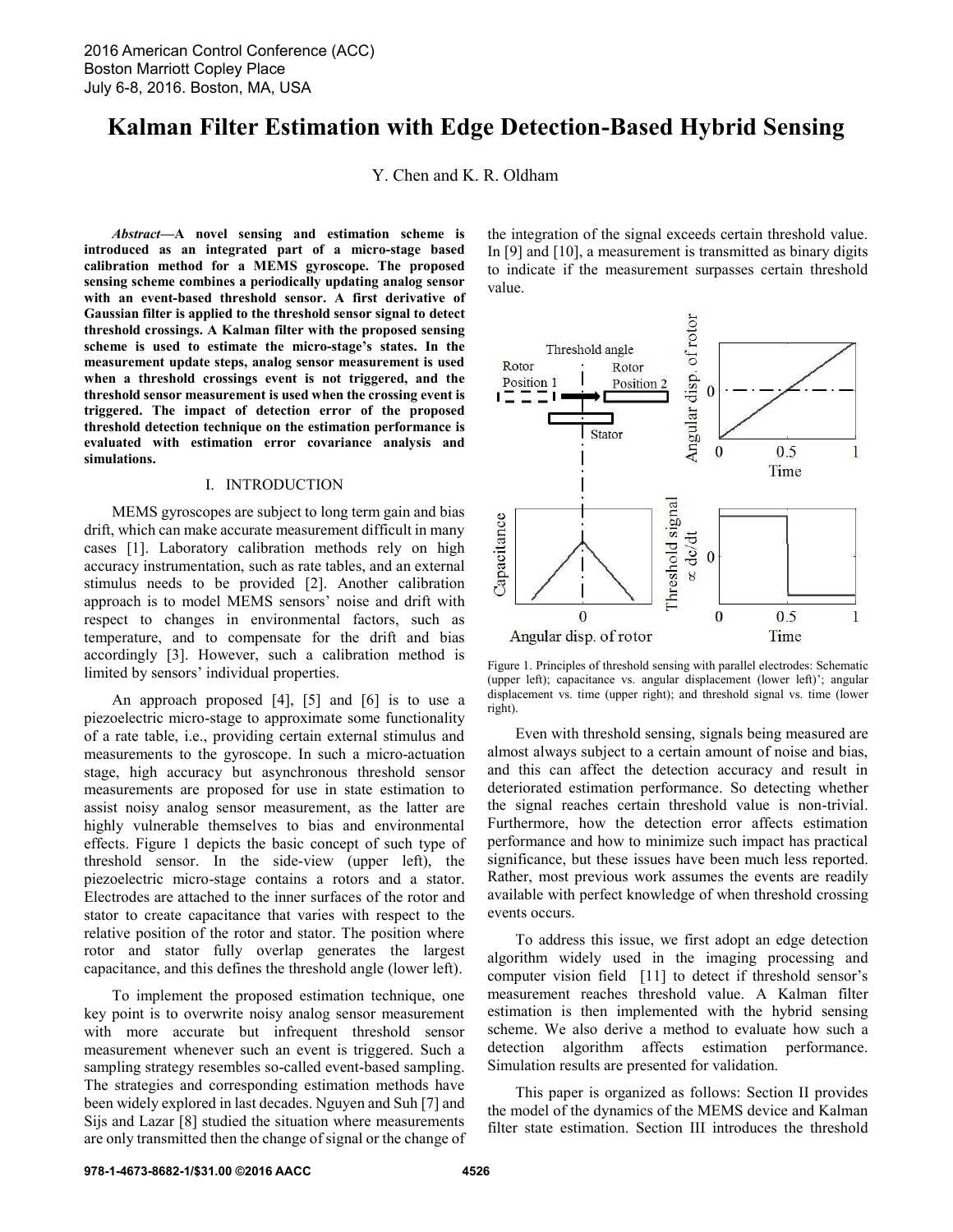sensing mechanism, threshold crossing event detection algorithm and implementation. Section IV provides the Kalman filter state estimation with hybrid sensing scheme and derivation for error covariance. Finally, Section V and VI provide simulation results and conclusions.

#### II. SYSTEM MODEL AND BASELINE KALMAN FILTER

In this section, the dynamics of the piezoelectric stage are introduced, along with the associated Kalman filter using only analog sensor measurements.

## *A. System Dynamics of piezoelectric stage*

During the calibration process, the piezoelectric stage, together with the MEMS inertial measurement unit (IMU) as the payload, tilts along a specified axis, and both analog and threshold sensor measurements are provided by the stage for the purpose of gyroscope calibration [4]. The dynamics of the integrated system is assumed to be a linear, time-invariant second order system dynamics for the purpose of this discussion, with the system being described as

$$
\dot{x} = A_c x + B_c u + w
$$
  

$$
y = C_c x + v
$$
 (1)

where  $A_c, B_c, C_c$  are  $\mathbb{R}^{n_x \times n_x}, \mathbb{R}^{n_x \times n_u}, \mathbb{R}^{n_y \times n_x}$  matrices respectively,  $x$  is the system states (angular displacement and angular velocity),  $y$  is the analog sensor measurement provided by piezoelectric stage and  $w$  and  $v$  are zero-mean, normally distributed process and measurement noise respectively. For the sake of analysis and implementation, the system dynamics, as well as the analog sensor measurement, are discretized at sampling rate  $T$ :

$$
x_k = Ax_{k-1} + Bu_{k-1} + w_{k-1}
$$
  

$$
y_k = Cx_k + v_k
$$
 (2)

where  $x_k$ ,  $u_k$ ,  $y_k$  are discretized states, system input and analog sensor output respectively,  $A, B, C$  are analog sensor output respectively,  $A, B, C$  are  $\mathbb{R}^{n_x \times n_x}$ ,  $\mathbb{R}^{n_x \times n_u}$ ,  $\mathbb{R}^{n_y \times n_x}$  matrices respectively.  $w_k$  and  $v_k$ are discretized process noise and measurement noise respectively, which are assumed to have zero-mean and normal distribution, with variance matrices of  $Q$  and  $R$  with dimension of  $\mathbb{R}^{n_x \times n_x}$ .

## *B. Kalman Filter with Analog Sensor*

A Kalman filter with only analog sensor measurement available is defined as a baseline estimation scheme. The following equation shows the states estimation procedures.

Prediction updates:

$$
\hat{x}_{k}^{-} = A\hat{x}_{k-1}^{-} + Bu_{k-1}
$$
  
\n
$$
P_{k} = AZ_{k-1}A^{T} + Q
$$
 (3)

Measurement updates:

$$
K_k = P_k C^T (C P_k C^T + R)^{-1}
$$
  
\n
$$
\hat{x}_k = \hat{x}_k^- + K_k (y_k - C \hat{x}_k^-)
$$
  
\n
$$
Z_k = (I - K_k C) P_k
$$
\n(4)

where  $P_k$  is the a-priori error covariance matrix with dimension of  $\mathbb{R}^{n_x \times n_x}$ ,  $Z_k$  is the a-posteriori error covariance matrix with dimension of  $\mathbb{R}^{n_x \times n_x}$ ,  $\hat{\chi}_k^-$  is the a-priori estimated state,  $\hat{x}_k$  is the a-posteriori error covariance and  $K_k$ is the optimal Kalman filter gain matrix with dimension of  $\mathbb{R}^{n_x \times n_y}$ .

#### III. THRESHOLD SENSOR AND DETECTION

This section describes the threshold sensor mechanism, threshold-crossing event detection algorithm as well as the method to quantify the variance of detection error.

## *A. Threshold Sensor Mechanism*

The threshold sensor is designed to indicate when the system states cross pre-defined threshold values (specific angles in the context of this paper). The hardware of such sensor includes several sets of specifically designed and positioned capacitive sensors (Figure 1) and a sensing circuitry. The sensing circuitry consists of a feedback type ammeter [12] to convert the sensing charge into voltage output.

$$
G_{th} = V_b R_s \frac{dC_{th}}{dt} \tag{5}
$$

where  $V_b$  is the constant bias voltage applied to the capacitors.  $dC_{th}/dt$  is the change of capacitance w.r.t. time,  $R_s$ , is the shunt resistance and  $G_{th}$  is the voltage output.

It is assumed that the threshold signal is subject to additive white Gaussian noise  $v_{th}$  with variance of  $R_{th}$  and a possible constant, unknown bias  $b_{th}$ , as noted in the equation below.

$$
y_{th} = G_{th} + v_{th} + b_{th} \tag{6}
$$

It is worth pointing out that the threshold value is defined when the sensing electrodes are fabricated, depending on the application, it can be multiple sets for different threshold value measurement. For the sake of this study, we assume one set threshold sensor in the given sensing scheme and denote the threshold value to be  $M$ .

## *B. Threshold-crossing event detection*

As shown in the upper and middle subplot of Figure 2, as the angular displacement of the piezoelectric stage crosses the threshold value, the value of the clean threshold signal changes rapidly from positive to negative (notice that the sign change of angular velocity at the bottom of the sinusoidal waves also result into threshold-crossings, but the slopes are less sharp). However, due to the corruption of noise and bias, the number of apparent crossing events can increase significantly, making it difficult to identify the true crossing. Without knowing the timing of right crossing event accurately, the calibration accuracy will be undermined, the timing of the threshold angle crossing will not be known. To resolve this issue, a threshold crossing detection method that is robust to noise and bias is needed.

To detect the threshold crossing, a first derivative of Gaussian filter has been selected for optimal edge detection and localization performance [11]. The filter is extensively used in image processing and computer vision field to detect edges within pictures [12], detectable as sudden changes in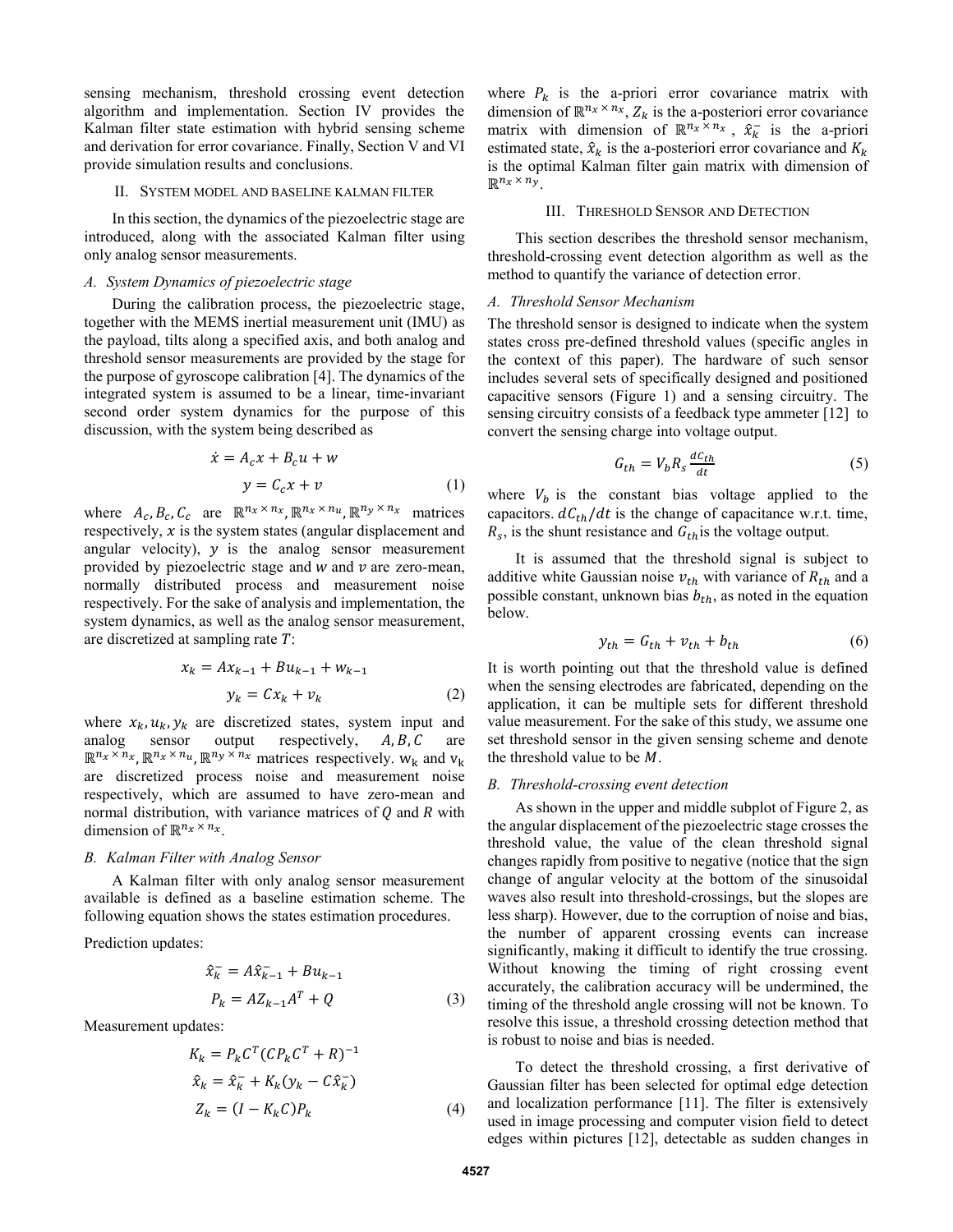pixel values. We denote  $f$  is the first derivative of Gaussian filter with filter width of  $2w$ , and the filtered response is defined as

$$
D = \int_{-w}^{w} y_{th}(-x)f(x)dx \tag{7}
$$

The benefit of the such filter is that by simplify examining the local maxima of the filtered signal, one can pick the location threshold single crossing despite certain amount of noise and bias, as depicted in the lower subplot of Figure 2.

#### *C. Detection error and its variance*

Due to the existence of noise in the threshold signal, the detection of threshold crossing is not always accurate and the true crossing and detected crossing will have certain localization error. Such error in determining the true crossing time, noted as  $e_t$ , will result in error in the state estimation process. In order to evaluate its impact to the state estimation performance, the statistical attributes of detection timing error as relevant to estimator performance are derived using the following equations. First, threshold sensor measurement error at the true crossing timing,  $e_d$  is approximated as



Figure 2 Signals relevant to threshold crossing detection: Angular displacement (upper); threshold sensor signal (middle); and filtered threshold sensor signal (lower) vs. time. The local maxima of filtered response indicate threshold signal crossing.

$$
e_d \approx \dot{\hat{x}} e_t \tag{8}
$$

where  $\hat{x}$  is the estimated derivative of states. The variance of ֧֧֢֧֧֧֧֧֧֧֟֓֝֬֝֬֝֬֝֬֓֝֬<u>֖֓</u>  $e_d$ ,  $R_d$  can then be computed as

$$
R_d = \dot{\hat{x}}^2 R_t \tag{9}
$$

where  $R_t$  is the variance of  $e_t$ . By definition,

$$
R_t = E[e_t^2] - E[e_t]^2 \tag{10}
$$

and from [11], it is known that

$$
E[e_t^2] \approx \frac{R_{th} \int_{-w}^w \dot{f}(\tau)^2 d\tau}{\left[\int_{-w}^w \dot{f}(\tau) \dot{G}_{th}(-\tau) d\tau\right]^2} \approx \frac{R_{th} \int_{-w}^w \dot{f}(\tau)^2 d\tau}{\left[\int_{-w}^w \dot{f}(\tau) \dot{y}_{th}(-\tau) d\tau\right]^2} (11)
$$

where  $R_{th}$  is the variance of zero mean Gaussian noise  $v_{th}$ . Since  $v_{th}$  is has zero mean value, we know that

$$
E[e_t] = E\left[\frac{-\int_{-w}^{w} v_{th}(e_t - x)\dot{f}(x)dx}{\int_{-w}^{w} \dot{G}_{th}(-x)\dot{f}(x)dx}\right] = 0.
$$
 (12)

Notice that  $\dot{G}_{th}$  replaces  $\dot{y}_{th}$  in (11) and (12) due to the fact that  $\dot{G}_{th}$  is not available in practical implementation reality. While this can potentially introduce error, simulation results suggest that this approximation does not have a significant impact on estimation performance.

# *D. Threshold detection implementation in discretized time domain*

The threshold detection is implemented in a discretized time domain. In this paper, the threshold sensor's sampling rate chosen to be the same as the analog sampling rate, *T.*  However, it is possible set them to be different to obtain potentially better estimation performance and take advantage of relative simplicity of threshold sensing hardware compared to analog capacitive sensing circuitry.

In discretized time domain for, the filtered response of threshold sensing single  $D_k$  is denoted as

$$
D_k = \sum_{j=-w}^{w} y_{th,j} f_{k-j+1}
$$
 (13)

where  $y_{th k}$  and  $f_k$  are the discretized threshold sensor measurement and derivative of Gaussian filter, respectively. The discretized threshold sensor measurement error at  $k_{th}$ step,  $e_{d,k}$  is approximated as

$$
e_{d_k} \approx \dot{\hat{x}}_{k-1} e_{t_k} \tag{14}
$$

where  $\hat{x}_{k-1}$  is the estimated derivative of states at the ֧֧֦֧֦֧֦֧֦֧֦֧֦֧֦֧֦֧֦֧֧֦֧֝֟֝֬֝֝֝֬ previous step. Therefore the variance of  $e_{d,k}$ ,  $R_{d,k}$  is computed as

$$
R_{d_k} = \dot{\hat{x}}_{k-1} R_{t_k} \dot{\hat{x}}_{k-1}^T
$$
 (15)

and the variance of  $e_{t,k}$ ,  $R_{t,k}$  is calculated as

$$
R_{t_k} = \frac{R_{th,d} \Sigma_{j=-w}^w \hat{f}_{k-j+1}^2}{\left[\Sigma_{j=-w}^w \hat{G}_{th,j} \hat{f}_{k-j+1}\right]^2}
$$
(16)

where  $R_{th,d}$  is the variance of threshold sensor measurement noise in discretized time domain.

# IV. KALMAN FILTER WITH HYBRID SENSING SCHEME AND ESTIMATION PERFORMANCE

The estimation scheme was first introduced in work done by Edamana, et al. [5], in which the timing of threshold crossing events is perfectly known without any uncertainty. However, this is not true in most cases. This section thus characterizes such uncertainty on the threshold crossing event detection process and introduces it into the Kalman filter state estimation process, to quantify the estimation performance with the addition of threshold signal.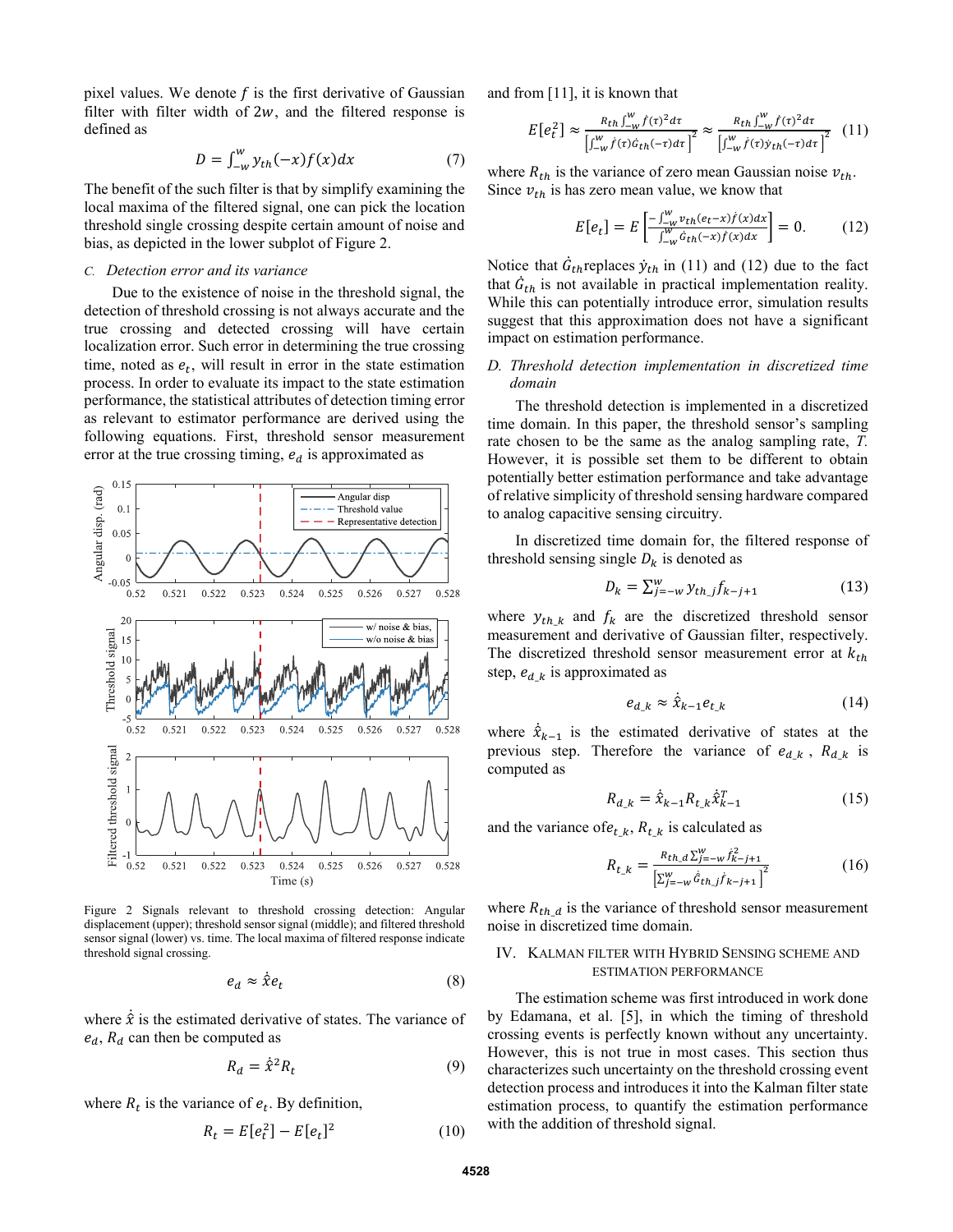# *A. Kalman Filter with Hybrid Sensing Scheme*

When equipped with both an analog sensor and threshold sensor, the procedures for the Kalman filter update with measurement changes compared to that in Section II.B. If in current step the threshold crossing event detection result is negative, then all the estimation steps remains the same as standard Kalman filter estimation with analog sensor only, as shown in equations (3) and (4). However, if the threshold crossing event detection in current step is positive, obtained from the detection scheme in Section III, the optimal Kalman gain matrix, the a-posterior state estimate and estimate covariance matrix become

$$
K_{th,k} = P_k C^T (C P_k C^T + R_{d,k})^{-1}
$$
  
\n
$$
\hat{x}_k = \hat{x}_k^- + K_{th,k} (C M - C \hat{x}_k^-)
$$
  
\n
$$
Z_k = (I - K_{th,k} C) P_k
$$
 (17)

where  $K_{th k}$  is the optimal Kalman filter gain given threshold sensor measurement and  $M$  is the theoretical threshold value pre-defined by capacitive sensor design.

# *B. Derivations of State Estimation Error Covariance*

To evaluate the effectiveness of the Kalman filter estimation combining the normal analog sensor and the threshold sensor scheme, the total a-posterior state estimation error covariance with hybrid sensing scheme at  $k_{th}$  step, denoted as  $Z_{tot\;k}$  is derived as:

$$
Z_{tot\_k} = Z_{pos\_k} P_{pos\_k} + Z_{neg\_k} P_{neg\_k}
$$
 (18)

where  $Z_{pos\_k}$  is the state estimation error covariance with positive detection results at  $k_{th}$  step, it is computed as

$$
Z_{pos_k} = E[(x_k - \hat{x}_k)(x_k - \hat{x}_k)^T | x_k = M] P_{pos_k} \qquad (19)
$$

where  $P_{pos}$  is the probability of the system states cross threshold value  $M$  at  $k_{th}$  step. Similarly, the state estimation error covariance with negative detection results at  $k_{th}$  step is denoted as  $Z_{neq k}$ , and it is computed as

$$
Z_{neg_k} = E[(x_k - \hat{x}_k)(x_k - \hat{x}_k)^T | x_k \neq M]P_{neg_k} \tag{20}
$$

where  $P_{neg}$  is the probability of the system states not cross threshold value  $M$  at  $k_{th}$  step, and

$$
P_{neg} = 1 - P_{pos} \tag{21}
$$

From (4) and (17) we know that

$$
E[(x_k - \hat{x}_k)(x_k - \hat{x}_k)^T | x_k \neq M] = (I - K_k C)P_k
$$
(22)  

$$
E[(x_k - \hat{x}_k)(x_k - \hat{x}_k)^T | x_k = M] =
$$
  

$$
(I - K_{th,k}C)P_k(I - K_{th,k}C)^T - K_{th,k}e_{d,k}K_{th,k}^T
$$
(23)

In order to compute  $P_{pos}$ , the probability mass function (PMF) of system state in the discretized time domain is modeled as a Gaussian distribution with a mean of the a-posterior state estimation and a variance of the a-posterior error covariance [13], i.e.,

$$
f_{x_k} \sim \mathcal{N} \left( \hat{x}_k, Z_k \right) \tag{24}
$$

then we can compute  $P_{pos_k}$  by summing the values of the PMF in the vicinity of threshold value  $M$ .

# V. SIMULATION RESULTS

This section describes simulation results for the proposed estimator. The main focus is to explore the Kalman filter estimation performance with each sensing scheme, and the impact of threshold crossing event detection performance to the estimation results.

#### *A. Threshold crossing detection performance*



Figure 3 Angular position, analog sensor signal, threshold sensor signal, filtered threshold sensor signal vs. time.

The simulation scheme is coded using Matlab software with discretized sampling rate of 60 kHz. In the simulation, the dynamic system is set to have damping ratio of 0.05 and resonant frequency of 500 Hz. The input is defined as 600 Hz sinusoidal excitation, which produces angular velocities in the physical stage comparable in magnitude to a sample gyroscope maximum range. The sampling rate is 60 kHz for both threshold and analog sensor. To give moderate disturbance and measurement noise, the variance of the process noise is chosen to be  $10^{-7}$ , and measurement noise for analog sensor and threshold sensor are chosen  $9.24 \times 10^{-5}$ and 2.76 respectively. The threshold angle is defined at 0.01 rad. The total width of the derivative of Gaussian filter is chosen to be 49 samples (half of sample numbers of one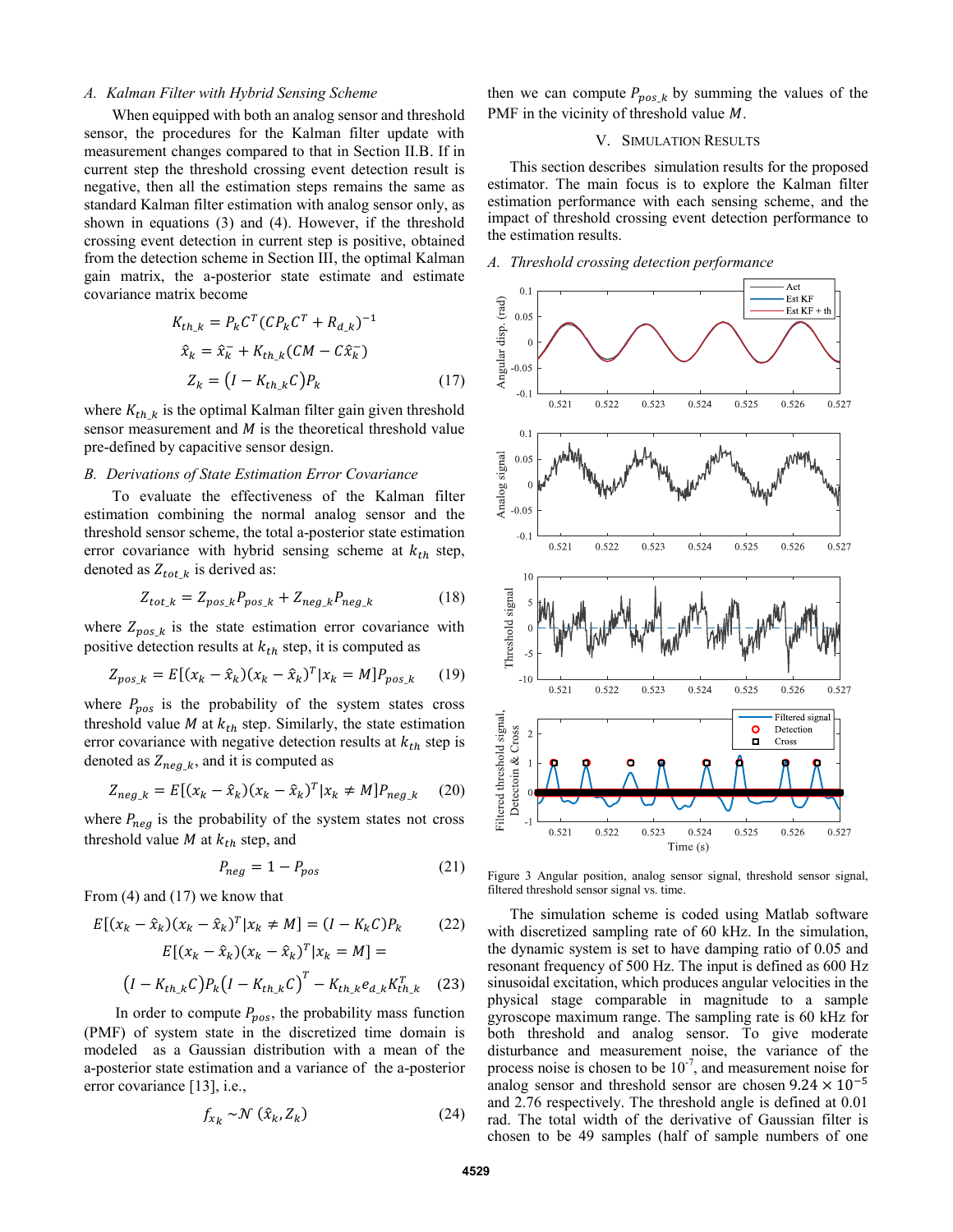period) and the variance for the Gaussian distribution is chosen to be 5 after optimization of detection result. 600 periods of sinusoidal excitation are input to the system and the last 500 periods of the simulation results are taken for analysis to avoid the impact of transient system response.

The angular positon of gyroscope actuator, analog sensor signal, threshold sensor signal and filtered threshold sensor signal vs time is depicted in Figure 3. Subplot (3) and (4) demonstrates that despite the existence of bias and noise, the detected threshold crossing matches the true threshold crossing with good accuracy.

Figure 4 (upper) shows the detected and actual threshold crossing events within each period. During each period the angular displacement of the stage crosses the threshold angle twice, once near sampling location index 55, and once near 90. Figure 4 (lower) shows the detection error distribution in terms of sampling steps. From the figure we can see that the mean of the detection error is about zero, and detection errors of more than one time step are rare.



Figure 4 Detected and actual threshold crossing event in each corresponding period shows the threshold crossing events happens near sampling location index of 55 and 90 (upper) and detection error distribution in terms of sampling steps shows the of the detection error is normally distributed with zero mean (lower).

# *B. Estimation performance*

As the goal of the Kalman filter is to minimize the a-posteriori estimate error covariance, it is proper to evaluate the observer's performance by comparing the variance of the state estimation error throughout the operating period, i.e., the diagonal elements of matrix of  $E[(x_k - \hat{x}_k)(x_k - \hat{x}_k)^T]$ . In particular, for gyroscope calibration, variance in velocity estimates is a major source of calibration error. For the purpose of comparison in this paper, new metrics are defined by extending the definition show in equations (4) and (18). Two theoretical state estimation error variances,  $\bar{Z}_{theo}$  and  $\bar{Z}_{theo,tot}$  are defined by averaging the diagonal elements of the a-posteriori error covariance matrices generated during the recursive estimation steps over steady state periods. Two simulated state estimation error variance,  $\bar{Z}_{sim}$ ,  $\bar{Z}_{sim,tot}$  are obtained by computing the variance of the estimation error

over the steady state periods.  $\bar{Z}_{theo}$  and  $\bar{Z}_{sim}$  are for cases with Kalman filter with analog sensing scheme,  $\bar{Z}_{theo,tot}$  and  $\bar{Z}_{sim,tot}$  are for Kalman filter with hybrid sensing scheme.



Figure 5 Comparison of error covariance of angular position.

For the purpose of calibration of gyroscope, it is more beneficial to reduce the estimation error by large amount at certain sampling location rather reduce the estimation error over all sampling location by small amount, therefore it more interesting to analyze on the sampling location has best estimation error variance reduction. We hereby define the best reduction rate of state estimation error variance  $\eta_B$  as following:

$$
\eta_B = \bar{Z}_{sim,tot}(k_{min}) - \bar{Z}_{sim}(k_{min})/\bar{Z}_{sim}(k_{min})
$$
 (25)

where  $k_{min}$  is the sampling location indicates the minimum estimation error variance for  $\bar{Z}_{\text{sim,tot}}$ . The comparison of the estimation error variances for angular displacement (upper) and angular velocity (lower) are depicted in Figure 5. The locations of the two dips of the estimation error variances of angular displacement with the threshold sensor (red solid and dashed lines) show the reductions of the state estimation error variance that coincide with the average detected threshold event crossing locations. The best reduction rate of state estimation variance,  $\eta_B$  for angular displacement is 43.7%  $(k_{min} = 97)$ , and the  $\eta_B$  for angular velocity is 27.1% ( $k_{min} =$ 71). This shows with the effect of the more accurate threshold sensor measurements for the Kalman Filter to utilize, as the state estimation error variances are reduced. The velocity variance also decreases when provided with more accurate measurements.

Parameter sweeps have been done to investigate the impact of the properties of threshold sensors to the estimator's performance. Both threshold sensor noise variance and the threshold location were varied as tabulated